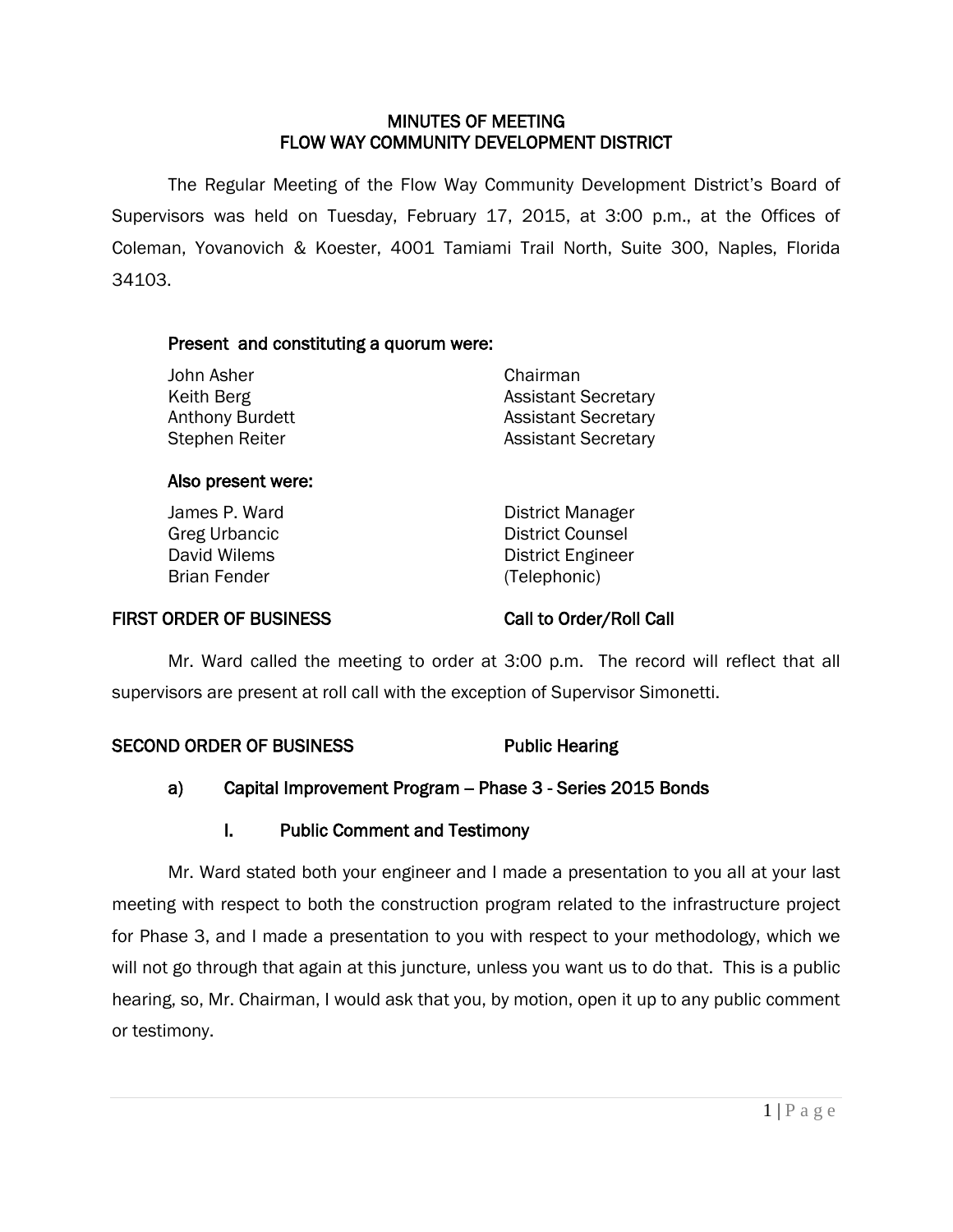On MOTION made by Mr. Asher and seconded by Mr. Burdett, with all in favor, the opening of the public hearing to public comment and testimony was approved.

Mr. Ward stated that the record will reflect that there are no members of the public present in person, nor have I received any written communications from any property owners with respect to your hearing today.

> On MOTION made by Mr. Asher and seconded by Mr. Berg, with all in favor, the closing of the public hearing to public comment and testimony was approved.

## II. Board of Supervisors' Comments

Mr. Ward asked any Board members' questions or comments with respect to either the Engineer's report or the methodology, or would you like us to go through both of those with you today? It's your call.

- Mr. Asher asked there's been no changes since the last report?
- Mr. Ward stated no changes.
- Mr. Asher stated then I don't see any reason to go through them again then.
- Mr. Ward stated both David and I appreciate that.
	- III. Consideration of Resolution 2015-8 of the Board of Supervisors of the Flow Way Community Development District authorizing District projects for construction and/or acquisition of infrastructure improvement; equalizing, approving, confirming, and levying special assessments on property specially benefitted by such projects to pay the cost thereof; providing for the payment and the collection of such special assessments by the methods provided for by Chapters 170, 190, and 197 Florida Statutes; confirming the District's intention to issue special assessment bonds; providing for true-up payments; making provisions relating to the transfer of real property to governmental bodies; providing for the recording of an assessment notice; providing for severability, conflicts and an effective date.

## (Minute Note: Resolution number is changed to 2015-8 from 2015-7)

Mr. Ward stated this is Greg's resolution. I'll ask that you just take a few moments and go through that with the Board, I would appreciate it.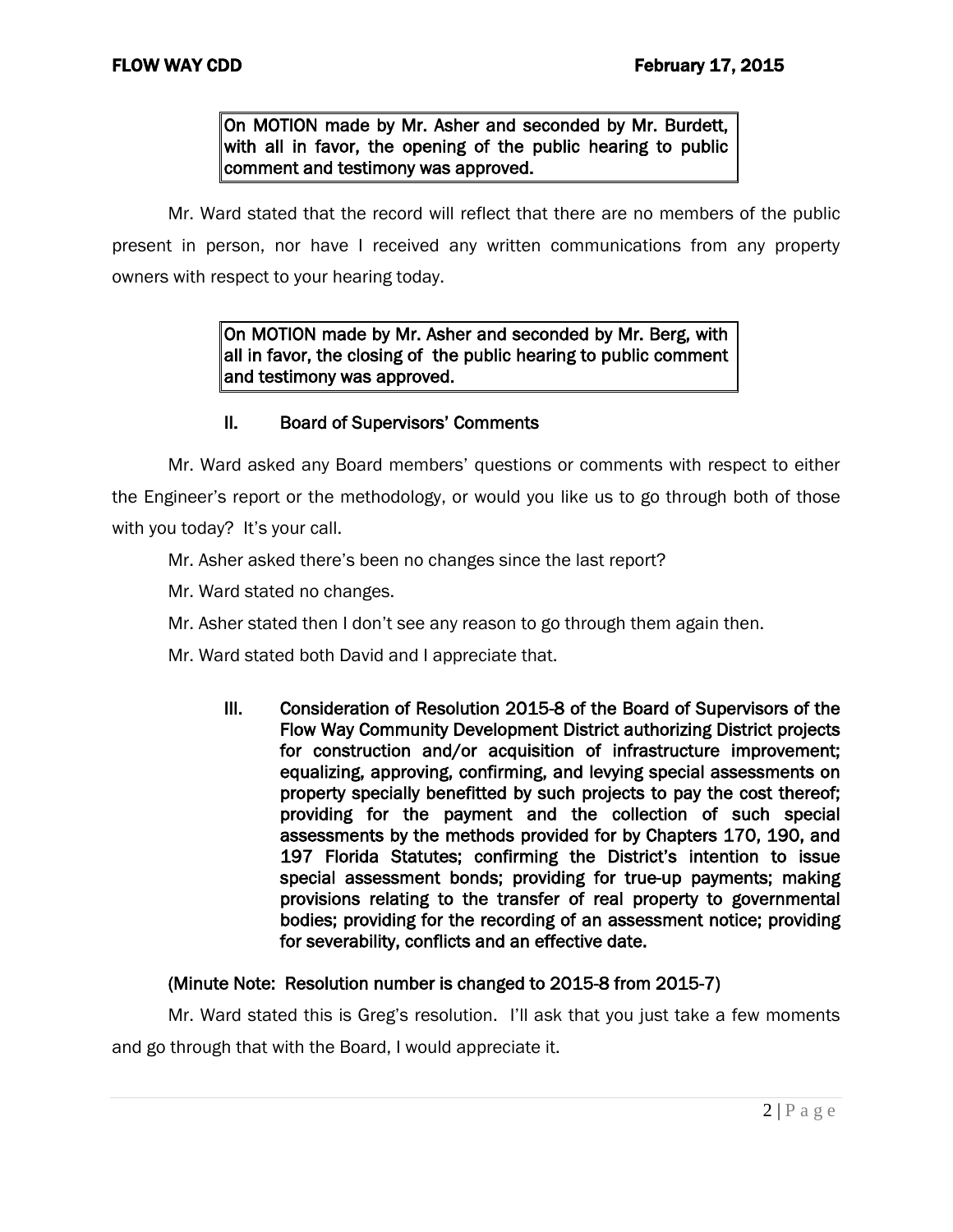#### FLOW WAY CDD **FLOW WAY CDD**

Mr. Urbancic stated this is very similar to what we did on the first round, for those of you that were here. You will recall that at a prior meeting in January, we adopted two resolutions. One was to initially adopt a project, which was David's report, and to also adopt a special assessment methodology, which was Jim's report, and this flows on the heels of this. What it's reflecting is memorializing the fact that we already expressed our intent to undertake the project for the next phase, Phase 3, and develop an assessment methodology again, which Jim had prepared for that phase.

We went through an extensive notice process, which we're required to by law, both advertising and also mailed notices, and it's a very extensive process, and one that it goes above and beyond, frankly. What this resolution does is it adopts a number of findings. It adopts the fact that we're adopting the report or formalizing the report. You are sitting as the equalization body here today in case we had any public that came and said, "Hey, this isn't fair because  $-$  ", and we didn't have that today. Now that we have the project, we're adopting a methodology that shows there's a special benefit, and how that benefit is going to be allocated, and it contains an assessment roll as to how the assessments will be allocated to the property.

You're finding that it's in the best interest of the District to undertake the project, and to levy the cost of that project against the specific properties, and not all the property in the District, as you know, is being levied for this assessment, it's just a portion. Otherwise, this provides the method by which we'll collect. We'll use the uniform method of collection, which is the property tax rolls, and also this will provide for true-up payments, so when we go to the bond closings, we'll have a true-up agreement with the developer, which keeps things intact, so our assessment levies don't get out of whack.

Those are the main points in this resolution. If anyone has any questions or comments, I'd be happy to address those.

Mr. Ward asked any questions from the Board?

Mr. Asher stated I have just a general question, not really relating to this, but I think Valerie in our office had received a question or a handful of questions from, I'm guessing, one of the prospective bond purchasers on whether certain things had been accounted for in our budgets, whether it' s an offsite improvement or the timing of that. If any of those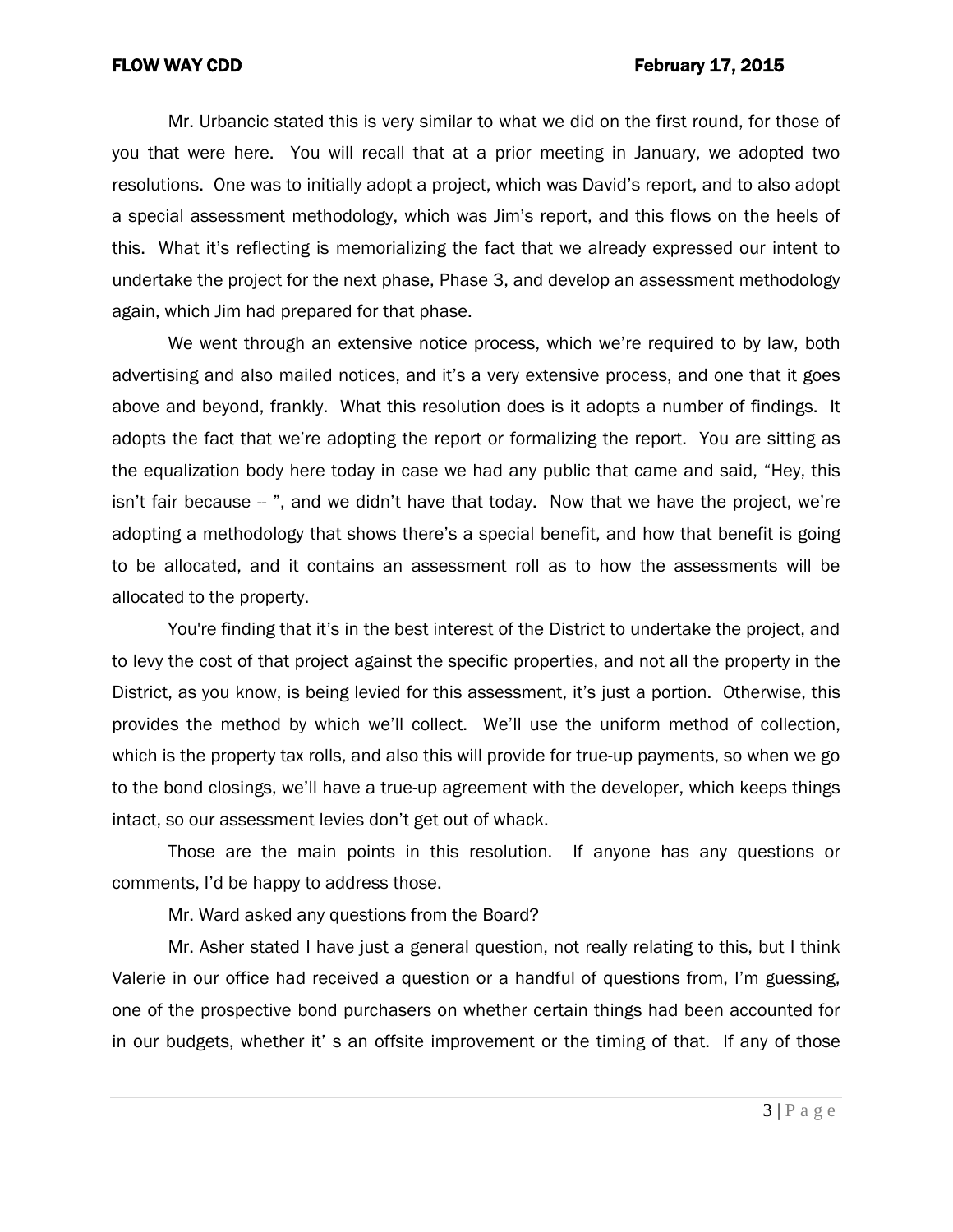questions were brought up and somewhat valid, does this need to be addressed anywhere in any of these documents, or is it just something that can be an ancillary response to them?

Mr. Urbancic asked it wasn't questions from somebody being assessed, it was somebody who might purchase bonds?

Mr. Asher stated right.

Mr. Urbancic stated I don't know that that's necessarily applicable to this resolution.

Mr. Asher stated right.

Mr. Urbancic asked was there a specific question?

Mr. Asher stated I caught her passing in the hall, and said we do have a trigger that, I think, at our 400th CO we have to build an offsite roadway, but that's all been accounted for, and we've got it budgeted in our overall land development budget, so it's covered. But how would we get that information? Does that information need to get out formerly?

Mr. Urbancic stated my guess is it maybe in the disclosure document, the offering memorandum, and maybe that's where the question came up, that they're reading the offering memorandum.

Mr. Ward stated generally speaking, to the extent that it's outside of the context of this infrastructure program, and your underwriter thinks it's important enough for disclosure purposes, he will put it in a limited offering memorandum.

Mr. Asher stated okay, so that's the place for those clarifications.

Mr. Ward stated right.

Mr. Asher stated and it could be edited up to the last minute before.

Mr. Ward stated it generally is.

Mr. Urbancic stated yes, the gentleman who's on the phone, Brian, he's the one that's primarily in charge of disclosure documents, so he's always looking at the land use stuff. So if before we go to print on the final offering memorandum, if we need to have a conversation about that, we would open up that dialog with Brian.

Mr. Asher stated and I'm guessing Valerie may have already reached out to you or will in the near future.

Mr. Urbancic stated yes, I haven't heard anything.

Mr. Asher stated she thought she had some of the questions already answered or had information on it, but, again, it was a quick what if and move on.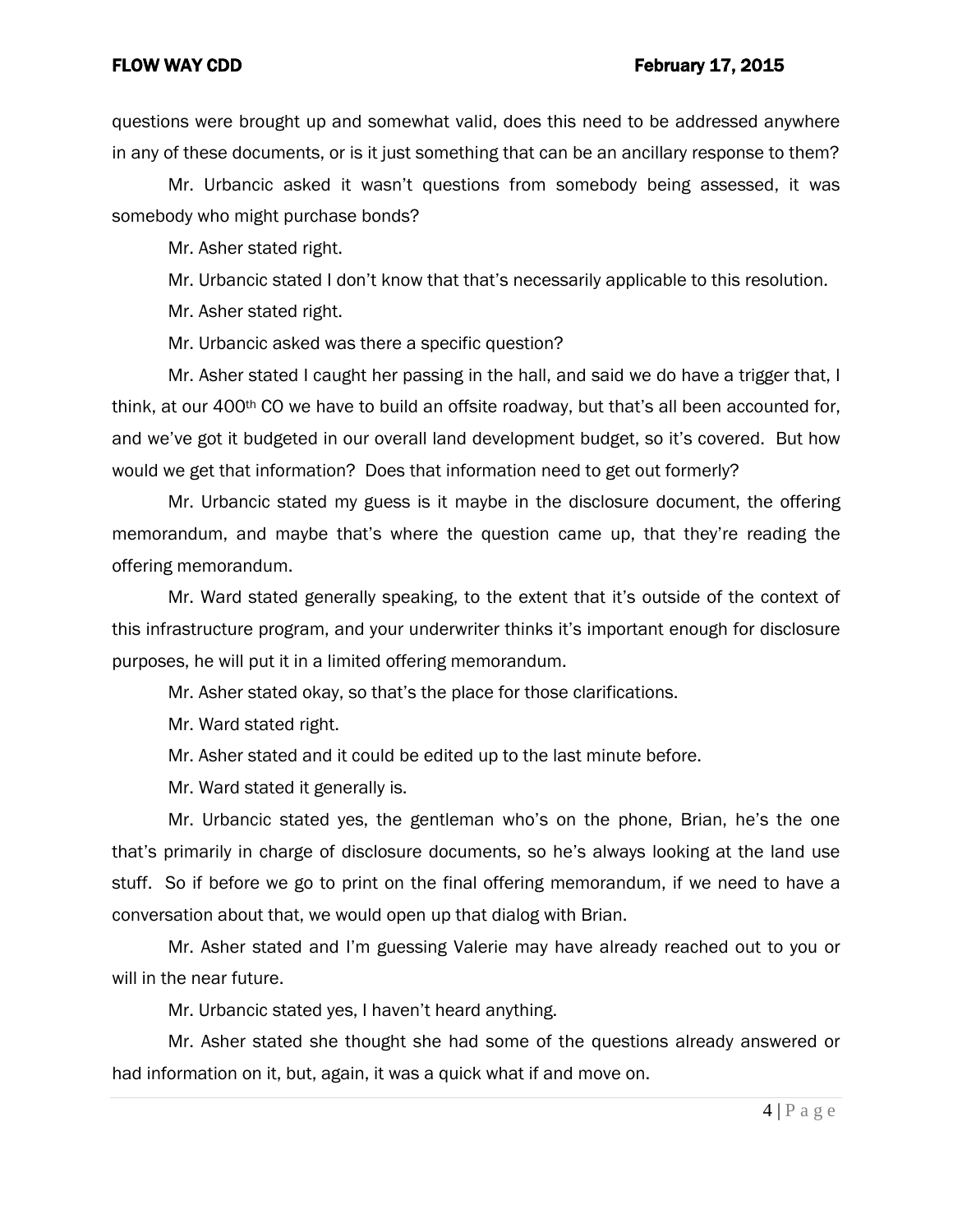Mr. Urbancic asked any other questions?

Mr. Ward stated hearing none, a motion to adopt Resolution 2015-7 is in order.

On MOTION made by Mr. Asher and seconded by Mr. Burdett, with all in favor, Resolution 2015-8 was approved.

## THIRD ORDER OF BUSINESS Consideration of Agreement with FMSBonds and G-17 Disclosure related to the Series 2015 Bonds.

Mr. Ward stated all the agreement really does is identify the same terms and conditions that we operated under when we issued our 2013 Bonds and provides for certain disclosure pursuant to the Securities & Exchange Commission (SEC) rolls also, which was disclosed to you at the same time we did the 2013 Bonds. If you have any questions with respect to the agreement, I'll be glad to answer them for you. Otherwise, it is recommended.

Mr. Asher asked is this the agreement?

Mr. Ward stated yes, pretty short and sweet.

Mr. Urbancic stated section two is their payment terms. I think that is the same as what we had previously.

Mr. Ward stated and as I said, these are exactly the same as what we did for the 2013 Bonds.

> On MOTION made by Mr. Asher and seconded by Mr. Reiter, with all in favor, the Agreement with FMSBonds and G-17 Disclosure related to the Series 2015 Bonds was approved.

## FOURTH ORDER OF BUSINESS Staff Reports

a) District Attorney

No report

b) District Engineer

No report

c) District Manager

No report